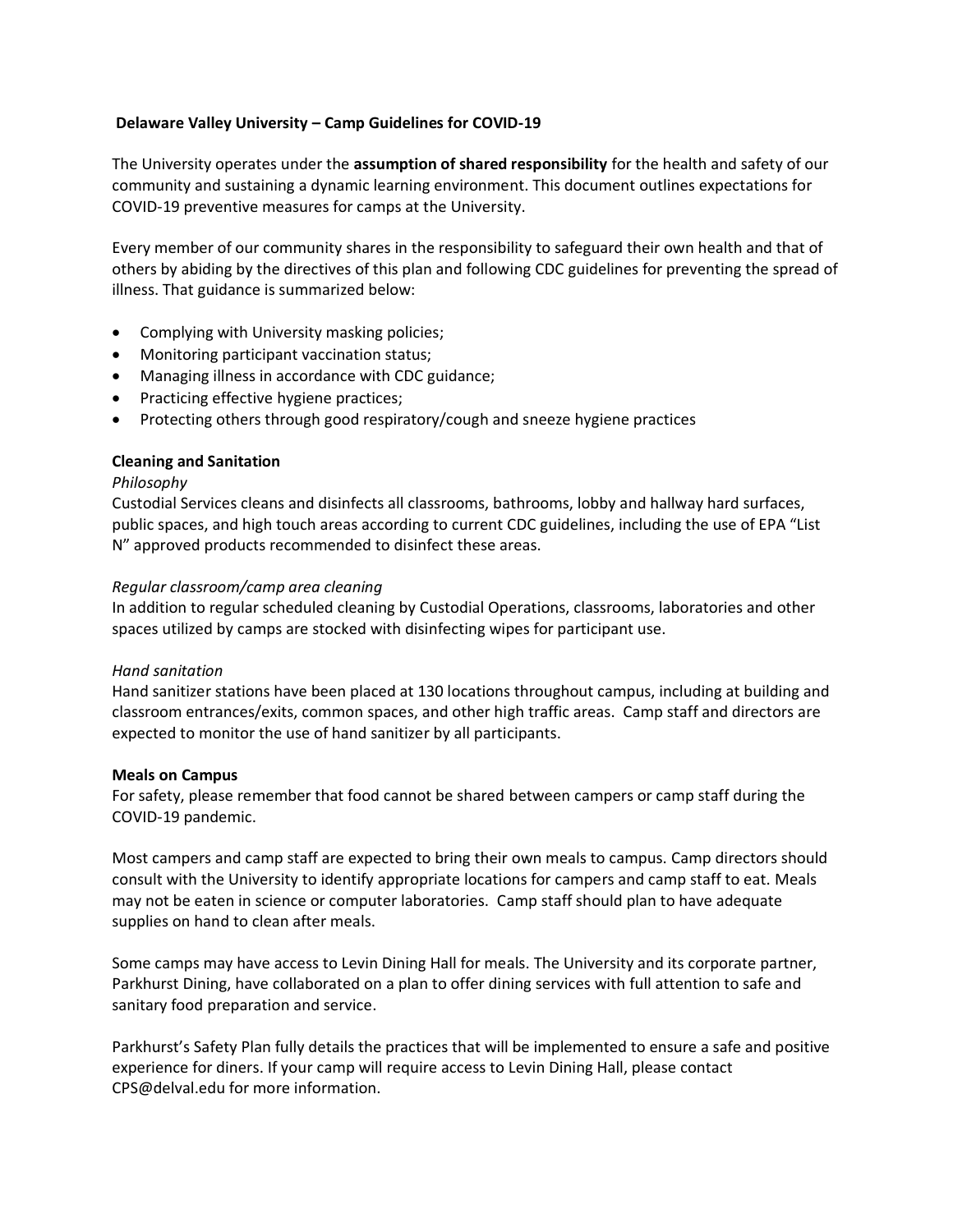# **Masking**

The current University mask policy indicates that:

- Instructors and camp personnel may exercise their discretion to require participants and guests to wear masks in their individual classrooms, or laboratories
- Camps staff members who hold meetings in their personal/private offices may request masks continue to be worn
- Participants may request that visitors to their private space wear a mask
- Masks are required in University transportation, including vans and busses.
- Where masks are indicated, wea[r recommended cloth or procedure face coverings.](https://www.cdc.gov/coronavirus/2019-ncov/prevent-getting-sick/types-of-masks.html) Gaiters, bandanas, and masks with respirator valves are not acceptable.
- Any and all community members are welcome to continue mask wearing indoors, even if not in a required setting as noted above, for their own personal comfort.

When and where indicated, cloth face coverings must cover both the nose and mouth and participants expected to comply with CDC guidelines on proper use, removal, and washing of cloth face coverings.

The University expects campers and camp staff to follow the guidelines above, and reserves the right to remove campers from campus or close camp programs for non-compliance.

## **Health Monitoring**

The health and safety of the DelVal community is paramount and every camper and camp staffer has a responsibility to respect and protect those around them. Monitoring ones health and disclosing the emergence of any symptoms is a vital public health activity that assists in preventing the spread of illness.

People with symptoms of illness should report those to the camp director as soon as possible and remain off campus. Symptoms of concern may include:

- Fever or chills
- Cough
- Shortness of breath or difficulty breathing
- Fatigue
- Muscle or body aches
- Headache
- New loss of taste or smell
- Sore throat
- Congestion or runny nose
- Nausea or vomiting
- Diarrhea

These urgent symptoms require immediate emergency care:

- Trouble breathing
- Persistent pain or pressure in the chest
- New confusion
- Inability to wake or stay awake
- Bluish lips or face